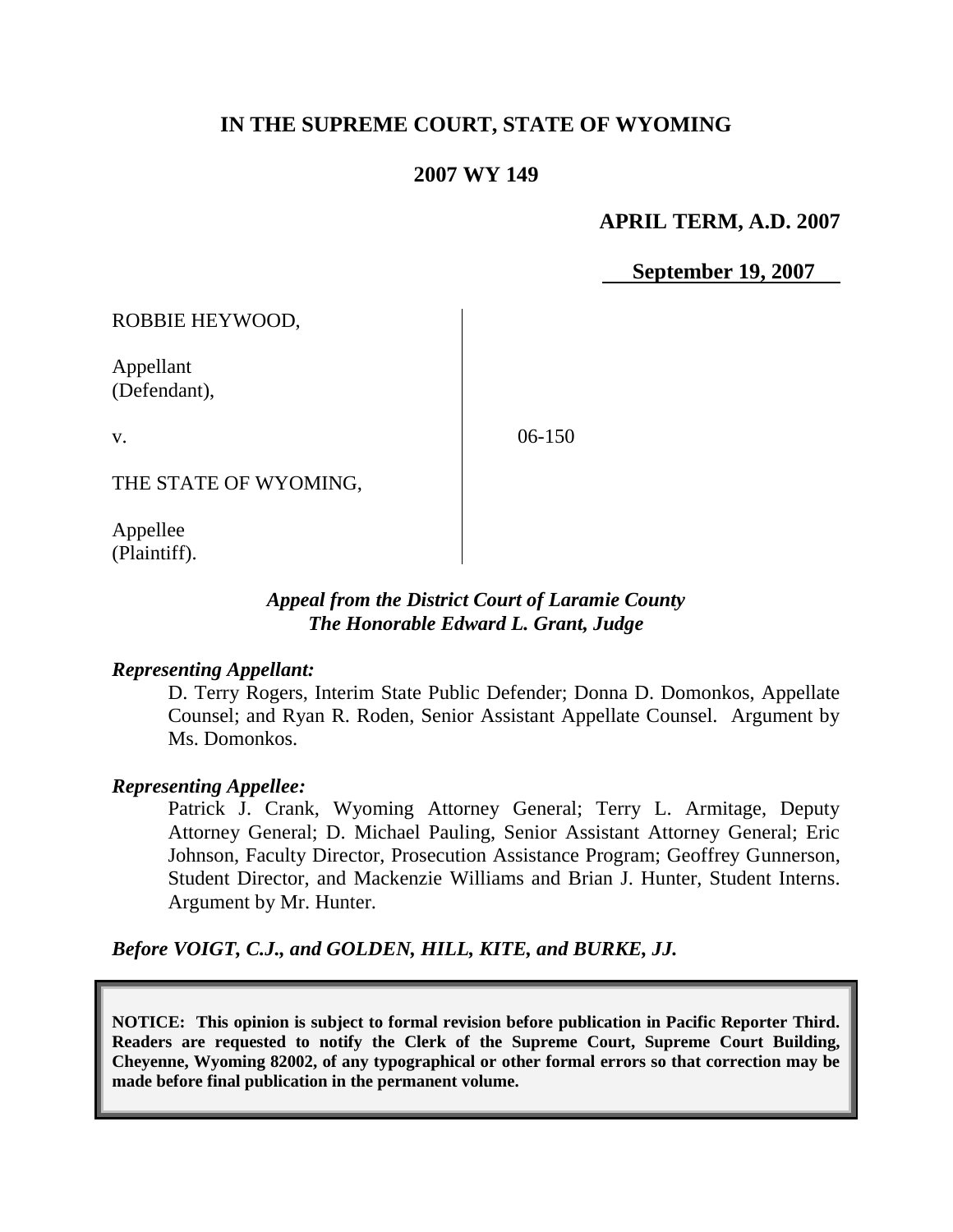### **VOIGT, Chief Justice.**

[¶1] This is an appeal from the appellant's convictions on three counts of seconddegree sexual assault. The appellant contends that the district court erred in refusing to give certain lesser-included offense instructions and in failing to answer a question presented by the jury during deliberations. We affirm the district court's decision in regard to the lesser-included offense instructions, but we reverse because of plain error in failing to answer the jury question.

#### **ISSUES**

[¶2] 1. Did the district court err in refusing to instruct the jury that third-degree sexual assault and sexual battery are lesser-included offenses to the crime of second-degree sexual assault?

2. Did the district court commit plain error in declining to answer a question presented by the jury during its deliberations asking the court to identify which allegation formed the basis for each of the three separate counts?

### **FACTS**

[¶3] In May 2005, the Laramie County Sheriff's Office received a report that the appellant was sexually abusing his stepdaughter (the victim), who was then in the fourth grade. During an interview with law enforcement officers, and in her trial testimony, the victim described an on-going course of sexual abuse by the appellant over the past two years involving countless incidents of vaginal and anal penetration, both digital and penile, as well as fellatio and the use of dildos. The appellant was also interviewed and testified at trial. Although he denied any intentional wrongdoing, he did describe three instances during April and May of 2005 in which digital sexual intrusion could have accidentally occurred with the victim, an incident in which his penis was accidentally exposed to the victim and her sister, and another separate incident in which he found the victim using a dildo.

[¶4] The appellant described the first incident where he might have accidentally penetrated the victim as having occurred in a shed. He stated that the victim had removed her pants to ask him a question about her sexual development, and then had sat down on his hand, which was on top of his leg. He was startled by a friend entering the shed, and when he stood up, he may have inserted a finger in her rectum. The second incident occurred in April 2005, when he walked into his bedroom and found the victim with a very large dildo inserted in her vagina. The appellant stated that when he grabbed the dildo to remove it, he may inadvertently have pushed it in further before pulling it out. The appellant further told of a second time when he came upon the victim in the bedroom, this time with a dildo inserted in her rectum. He also told of an occurrence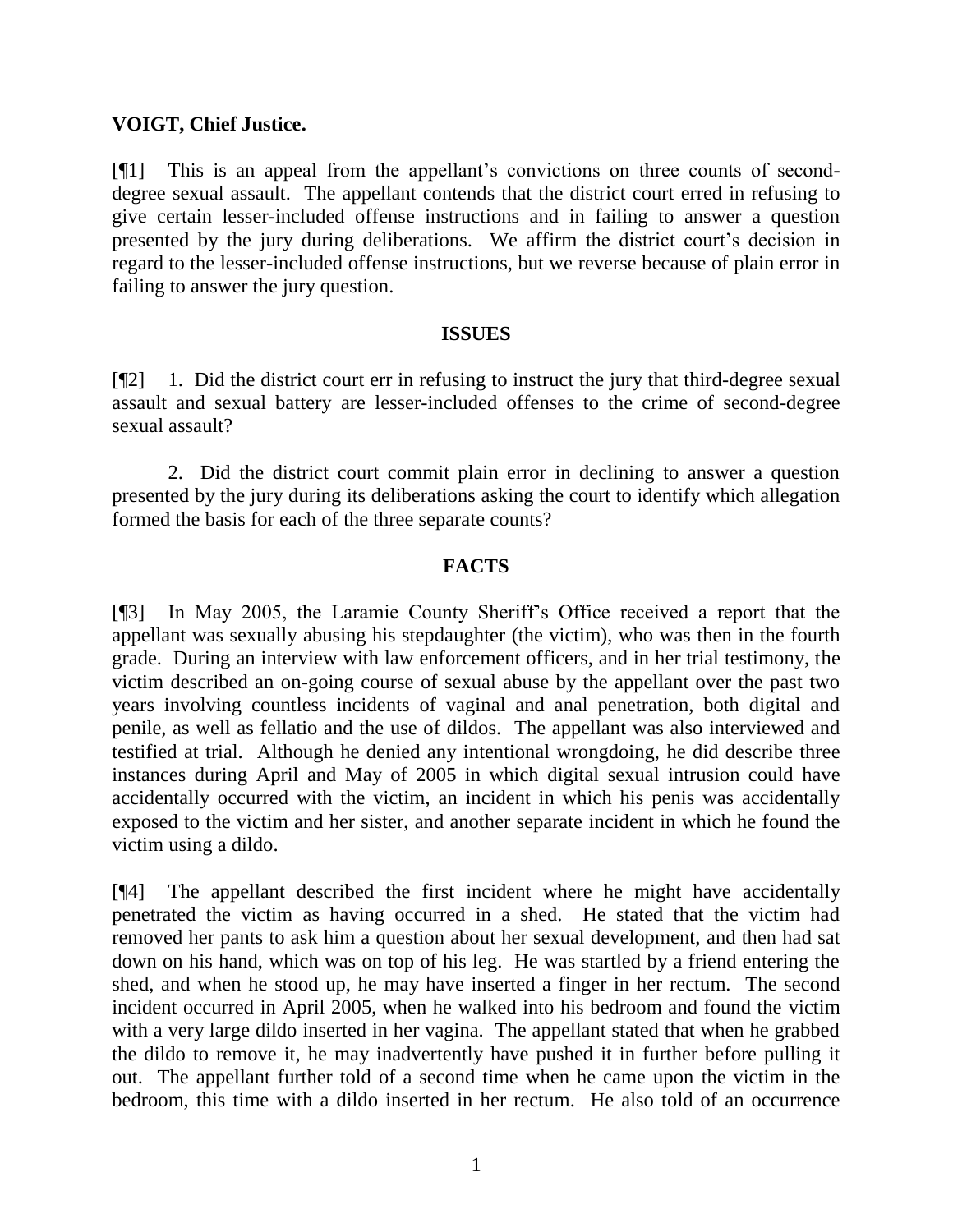where the family's dog accidentally pulled down the appellant's pajamas, which exposed his penis to the victim and her sister. Finally, the appellant described an incident where he was attempting to remove a sliver from the area between the victim's anus and vagina, or in her upper thigh. He claimed that he must have "hit a nerve" and that one of his fingers may have "gone in."

[¶5] An Information was filed charging the appellant with three counts of seconddegree sexual assault. The appellant waived a preliminary examination, and the case went to trial on January 9, 2006. The jury found him guilty of all three counts, and the judge sentenced him to three consecutive terms of eight to ten years in prison. Additional facts will be presented as part of the discussion set forth below.

# **STATUTES**

[¶6] To aid in further discussion, we will set out each of the relevant statutes as they existed at the time of the crimes alleged in this case.<sup>1</sup> The three second-degree sexual assault charges were based upon Wyo. Stat. Ann. § 6-2-303(a)(vi) (LexisNexis 2003):

> (a) Any actor who inflicts sexual intrusion on a victim commits sexual assault in the second degree if, under circumstances not constituting sexual assault in the first degree:

> > . . . .

(vi) The actor is in a position of authority over the victim and uses this position of authority to cause the victim to submit[.]

[¶7] The version of third-degree sexual assault sought as a lesser-included offense by the appellant was found in Wyo. Stat. Ann. § 6-2-304(a)(ii) (LexisNexis 2003):

> (a) An actor commits sexual assault in the third degree if, under circumstances not constituting sexual assault in the first or second degree:

> > (ii) The actor is an adult and subjects a victim under the age of fourteen (14) years to sexual contact

 $\overline{a}$ 

. . . .

 $1$  The sexual assault statutes were radically amended in 2007.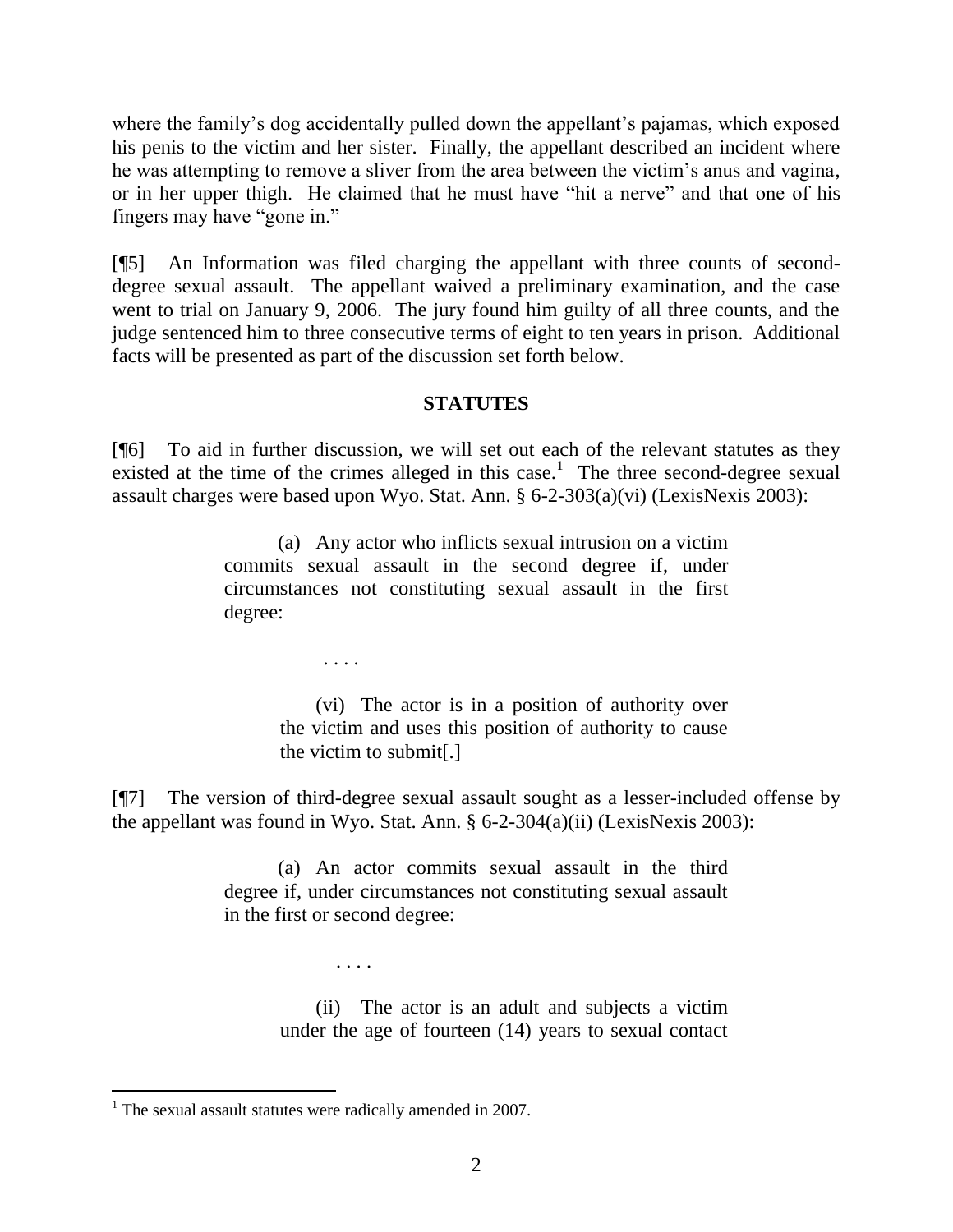without inflicting sexual intrusion on the victim and without causing serious bodily injury to the victim.

[¶8] The appellant also sought an instruction on sexual battery, as defined in Wyo. Stat. Ann. § 6-2-313(a) (LexisNexis 2003), as a lesser-included offense:

> (a) Except under circumstances constituting a violation of W.S. 6-2-302 through 6-2-304, 6-2-502 or 14-3- 105, an actor who unlawfully subjects another person to any sexual contact is guilty of sexual battery[.]

[¶9] "Sexual contact" and "sexual intrusion" are defined in Wyo. Stat. Ann. § 6-2-301(a) (LexisNexis 2003) as follows:

. . . .

(vi) "Sexual contact" means touching, with the intention of sexual arousal, gratification or abuse, of the victim's intimate parts by the actor, or of the actor's intimate parts by the victim, or of the clothing covering the immediate area of the victim's or actor's intimate parts;

(vii) "Sexual intrusion" means:

(A) Any intrusion, however slight, by any object or any part of a person's body, except the mouth, tongue or penis, into the genital or anal opening of another person's body if that sexual intrusion can reasonably by construed as being for the purposes of sexual arousal, gratification or abuse; or

(B) Sexual intercourse, cunnilingus, fellatio, analingus or anal intercourse with or without emission.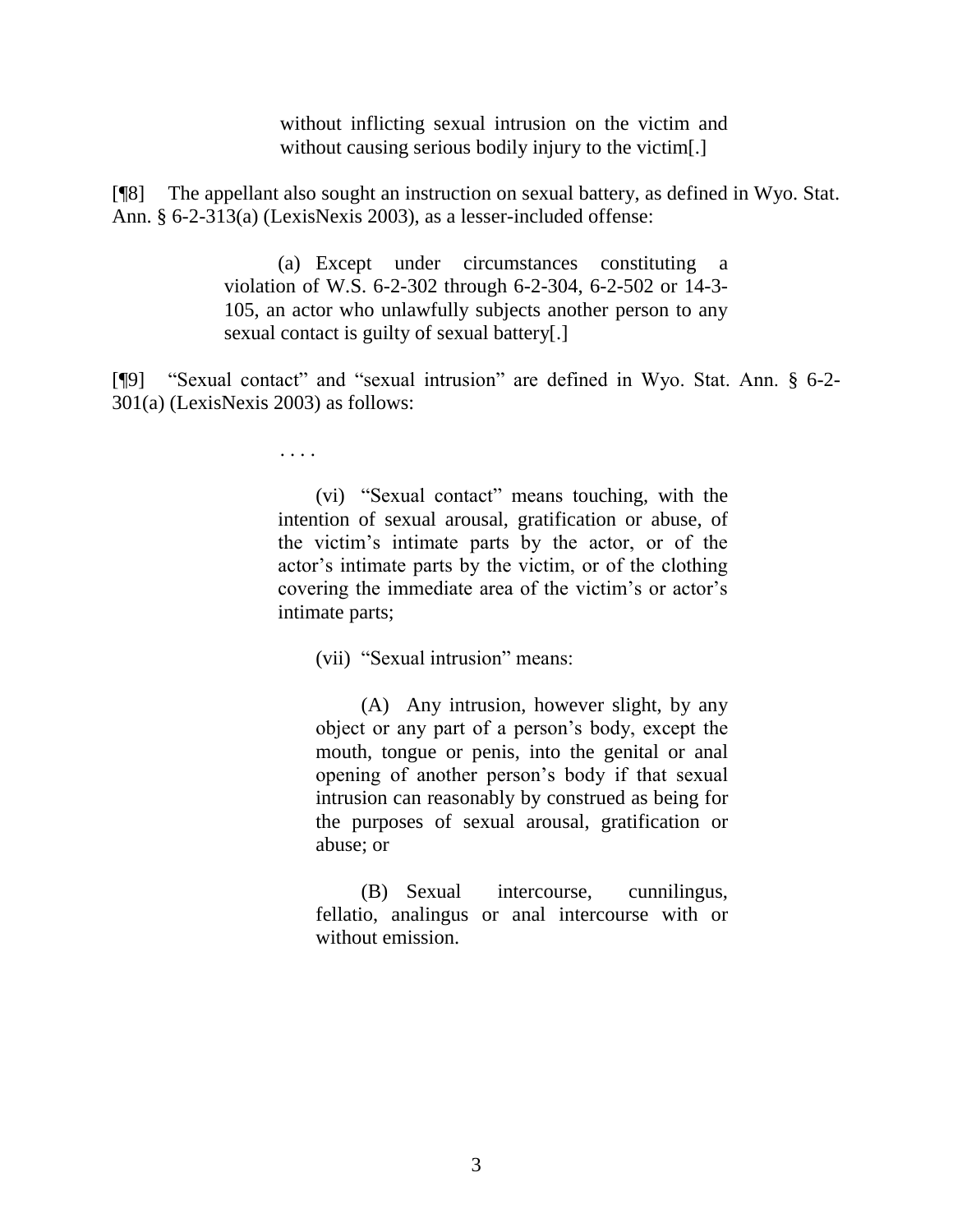### **DISCUSSION**

# *Did the district court err in refusing to instruct the jury that third-degree sexual assault and sexual battery are lesser-included offenses to the crime of second-degree sexual assault?*

[¶10] After the evidence was presented, the appellant offered two lesser-included offense instructions—third-degree sexual assault and sexual battery—both of which instructions were refused by the district court. Wyoming's law governing lesser-included offense instructions can be summarized as follows. Wyo. Stat. Ann. § 7-11-502  $(LexisNext is 2007)$  and W.R.Cr.P.  $31(c)$  provide that a criminal "defendant may be found guilty of an offense necessarily included in the offense charged[.]‖ The right recognized by this rule implicates the defendant's right to the due process of law. *Paramo v. State*, 896 P.2d 1342, 1344 (Wyo. 1995). A lesser-included offense is "necessarily included" in the greater offense if its elements are a subset of the latter's elements. *Dean v. State*, 2003 WY 128, ¶ 14, 77 P.3d 692, 697 (Wyo. 2003). However, the jury must be instructed as to the lesser offense only if there is at least minimal evidence that could cause the jury to convict on the lesser, rather than the greater offense. *Id.* at ¶¶ 18-19, 77 P.3d at 698-99. The failure to give a lesser-included offense instruction in those circumstances constitutes reversible error. *Paramo*, 896 P.2d at 1344. Whether a lesserincluded offense instruction should be given is a question of law that we review *de novo*. *Dean*, ¶ 12, 77 P.3d at 696.

[¶11] We will first consider the third-degree sexual assault statute. For purposes of the present analysis, the date and venue of the offense, and the identity of the perpetrator are not relevant because they are the same in both statutes. Elements found in the greater offense—second-degree sexual assault—but not found in the lesser offense—third-degree sexual assault—also are not relevant, because they do not help to answer the question of whether the elements of the lesser offense are a subset of elements found in the greater offense. Therefore, the only relevant element of the crime of second-degree sexual assault, as charged in this case, is:

1. The appellant inflicted sexual intrusion upon the victim.

[¶12] The relevant elements of the crime of third-degree sexual assault, under the statutory subsection presented by the appellant in his proposed lesser-included offense instruction, are:

- 1. The appellant was at least 18 years of age.
- 2. The appellant subjected the victim to sexual contact.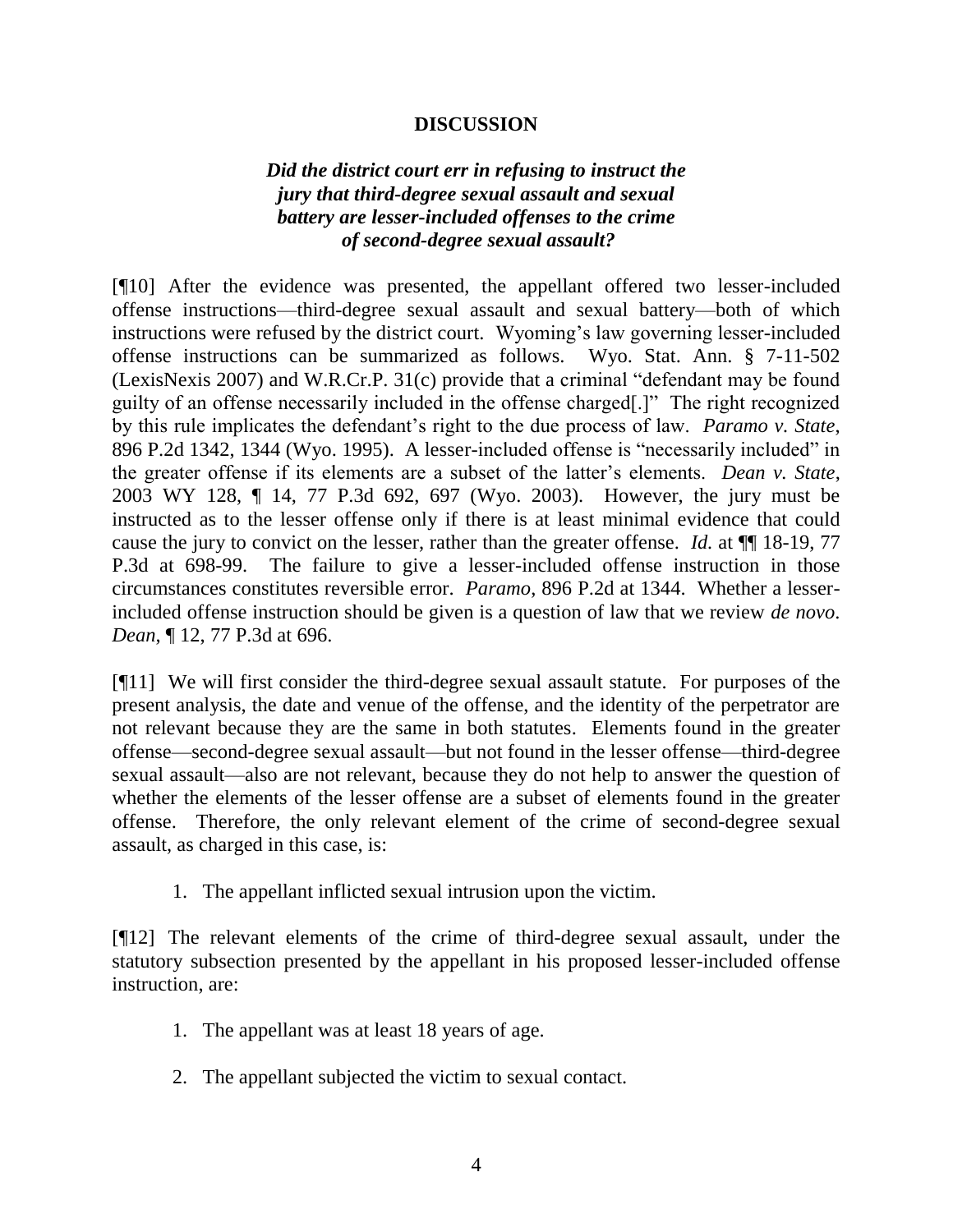3. The victim was under the age of 14 years.

[¶13] The dichotomy between these two statutory subsections leaves little need for further analysis. This version of second-degree sexual assault requires neither that the actor be at least 18 years of age, nor that the victim be under the age of 14 years. The only element of this version of third-degree sexual assault that might be said to be a "subset" of the elements of this version of second-degree sexual assault is sexual contact, *if* that statutory phrase can be seen as necessarily being subsumed in the statutory phrase "sexual intrusion." Given the elements of third-degree sexual assault, as defined in the statute presented for inclusion as a lesser-included offense, third-degree sexual assault is not a lesser-included offense of second-degree sexual assault, as charged. Consequently, the district court did not err in refusing to give that instruction.

[¶14] The next question is whether the crime of sexual battery is a lesser-included offense to the crime of second-degree sexual assault as charged in this case. Once again, a comparison of the relevant elements of the two crimes is necessary. The relevant element of second-degree sexual assault is the same as delineated above. *See supra* ¶ 11. The relevant element of sexual battery is:

1. The appellant unlawfully subjected the victim to sexual contact.

[¶15] One way to pose this question is to ask whether the appellant must have unlawfully subjected the victim to sexual contact in order to inflict sexual intrusion upon her in the manner alleged in the second-degree assault statute. There can be little argument that the words "unlawfully subjects" in the crime of sexual battery, and the words "inflicts" and "submit" in the crime of second-degree sexual assault, both describe conduct by the actor against the will of the victim. Furthermore, the act of touching the intimate parts of the victim, as required for sexual contact, certainly must be accomplished as part of the act of intrusion into the genital or anal opening of the victim's body, as required for sexual intrusion.<sup>2</sup> To that extent, sexual battery appears to be a lesser-included offense of second-degree sexual assault.

[¶16] The further question, however, is whether the *mens rea* element of the two statutes is different. Digital intrusion or intrusion with an object such as a dildo is only seconddegree sexual assault under Wyo. Stat. Ann.  $\S\S 6$ -2-303(a)(vi) and 6-2-301(a)(vii)(A) if that "intrusion *can reasonably be construed as being for the purposes of* sexual arousal, gratification or abuse." (Emphasis added.) To the contrary, sexual contact is unlawful under Wyo. Stat. Ann.  $\S$ § 6-2-313(a) and 6-2-301(a)(vi) if done "*with the intention of* sexual arousal, gratification or abuse." (Emphasis added.)

 <sup>2</sup> The phrase "intimate parts" is defined in Wyo. Stat. Ann. § 6-2-301(a)(ii) as meaning "the external genitalia, perineum, anus or pubes of any person or the breast of a female person."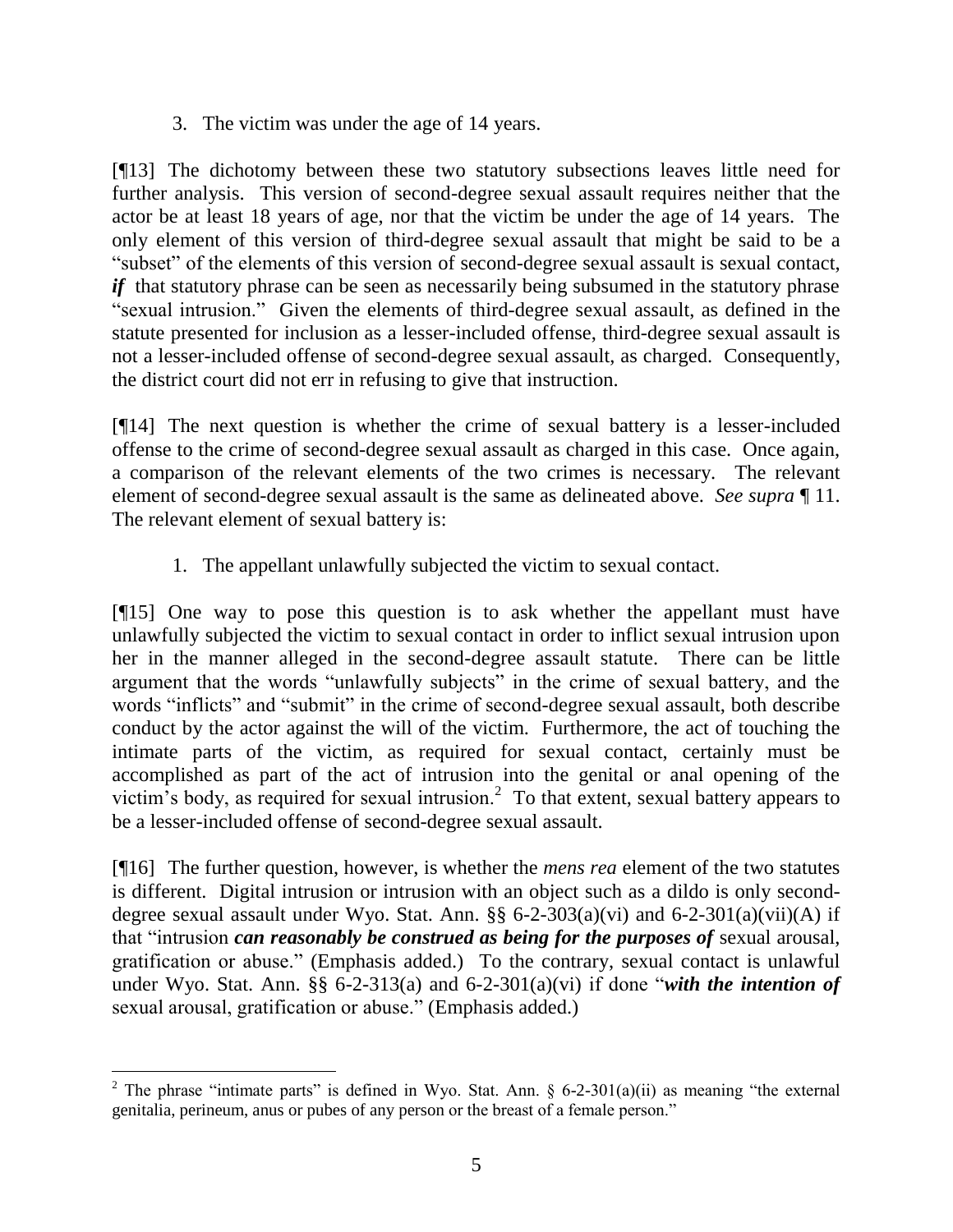[¶17] We have previously interpreted the emphasized language in the definition of sexual intrusion as *not* creating a specific intent crime, and *not* creating a requirement that the State prove that the actor subjectively intended sexual arousal, gratification, or abuse. *Bryan v. State*, 745 P.2d 905, 908 (Wyo. 1987). In other words, second-degree sexual assault, as charged in this case, does not include as an element that the appellant specifically intended sexual arousal, gratification, or abuse.<sup>3</sup> The language of the definition of sexual contact, as noted above, is different. *See supra* ¶ 9. Sexual touching, under that definition, is only made criminal if done "with the intention of sexual arousal, gratification, or abuse." It follows that the State must prove that intention as an element of the crime of sexual battery. *See Bailey v. State*, 764 N.E.2d 728, 730 (Ind. Ct. App. 2002). Because the State need not do so to prove second-degree sexual assault as charged in this case, the crime of sexual battery contains an element not contained in second-degree sexual assault, and is, therefore, not a lesser-included offense of that crime. The district court did not err in refusing to give the lesser-included offense instruction.

# *Did the district court commit plain error in declining to answer a question presented by the jury during its deliberations asking the court to identify which allegation formed the basis for each of the three separate counts?*

[¶18] At some time during its deliberations, the jury apparently sent a note to the judge seeking information about the individual counts of the Information. We say "apparently," because such a handwritten note is in the trial court file, along with what appears to be the judge's typed and signed response. The record does not reflect, however, when or whether the note was sent to the judge, whether it was discussed with counsel and the appellant, how the responsive language was chosen, whether the jury was brought back into the courtroom for reading of the response, or even whether the response was read to the jury. At any rate, the note found in the record reads as follows:

Are the three counts –

 $\overline{a}$ 

- 1. In the shed?
- 2. Use of the sex toys?
- 3. When removing the splinter?

 $3$  As we have noted in other cases, it is often more helpful to focus upon intent as a substantive element of a crime, rather than to try to distinguish between specific intent and general intent crimes. *See Seymore v. State*, 2007 WY 32, ¶ 13, 152 P.3d 401, 405 (Wyo. 2007); *Keats v. State*, 2003 WY 19, ¶¶ 10, 13, 64 P.3d 104, 107, 108 (Wyo. 2003).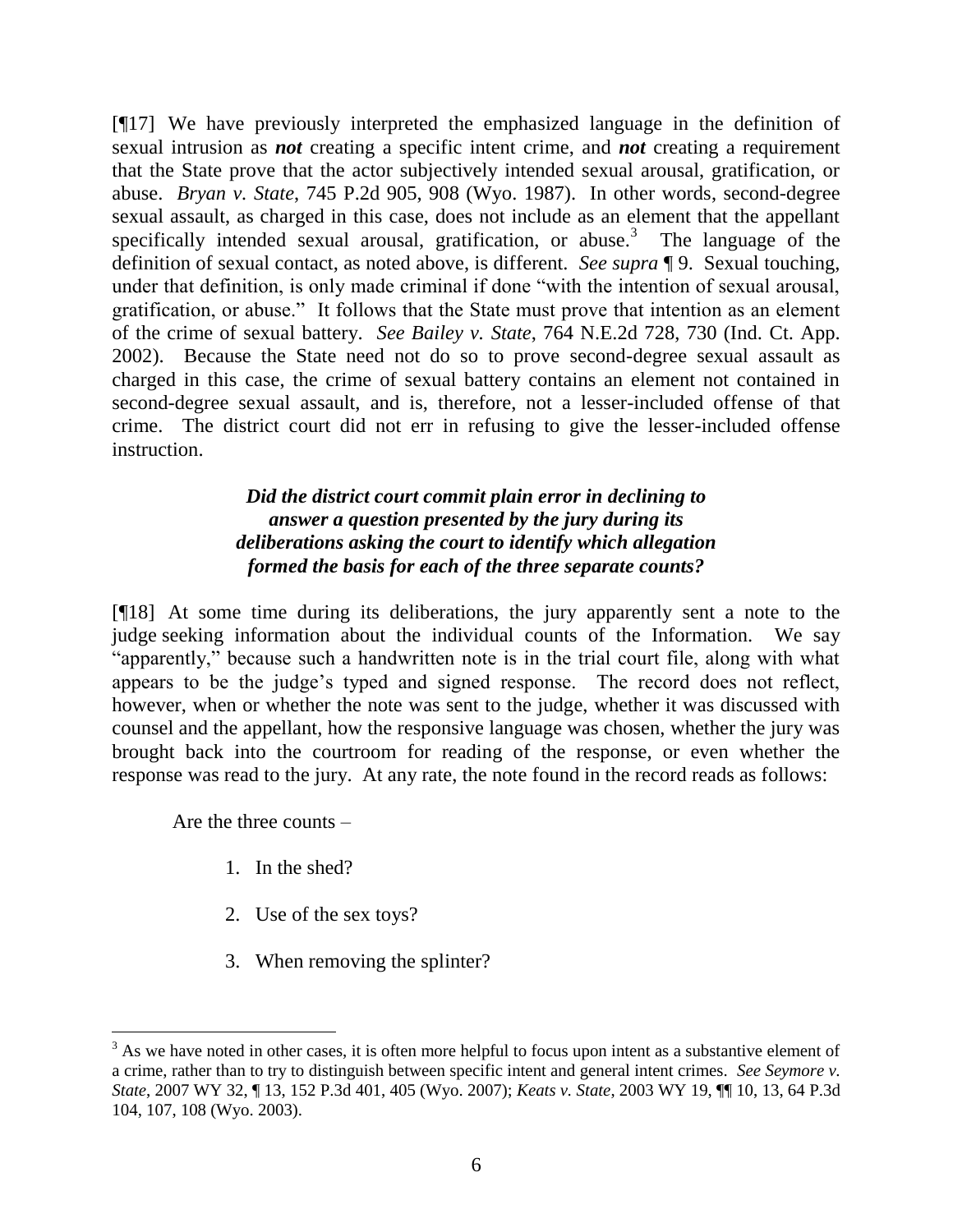[¶19] The court's apparent response to the jury's question reads as follows:

The Court is unable to further instruct on this. You must rely on your recollection of the evidence and argument and consider the Instructions.

[¶20] The parties both contend that the plain error standard of review applies to this issue because the record does not indicate that the appellant objected to the district court's decision not to provide a substantive answer to the jury's question. We recently stated in *Magallanes v. State,* 2006 WY 119, ¶ 18, 142 P.3d 1147, 1152 (Wyo. 2006), that plain error review requires the appellant to prove the following:

1. The record is clear as to the alleged error.

2. A clear and unequivocal rule of law was violated in a clear and obvious way.

3. The error adversely affected a substantial right that materially prejudiced the appellant.

[¶21] Before we can even determine what standard of review to apply to this issue, we must put the "jury note" in the context of the proceedings as they existed at that time. As mentioned above, the Information charged the appellant with three counts of seconddegree sexual assault. *See supra* ¶ 5. All three counts contained the following identical language:

- 1. On or about April 1, 2005, through May 27, 2005;
- 2. In the County of Laramie and the State of Wyoming;
- 3. ROBBIE L. HEYWOOD

4. Did unlawfully inflict sexual intrusion on the victim and the actor was in a position of authority over the victim and used this position of authority to cause the victim to submit, to wit: did unlawfully inflict sexual intrusion on [the victim], a female minor, and Robbie L. Heywood was in a position of authority over her and used this position of authority to cause her to submit, in violation of W.S. § 6-2-303(A)(vi), 2003 Lexis, and against the peace and dignity of the State of Wyoming.

[¶22] Clearly, the Information utterly fails to distinguish one allegation from another, and does not contain a "plain, concise and definite written statement of the essential facts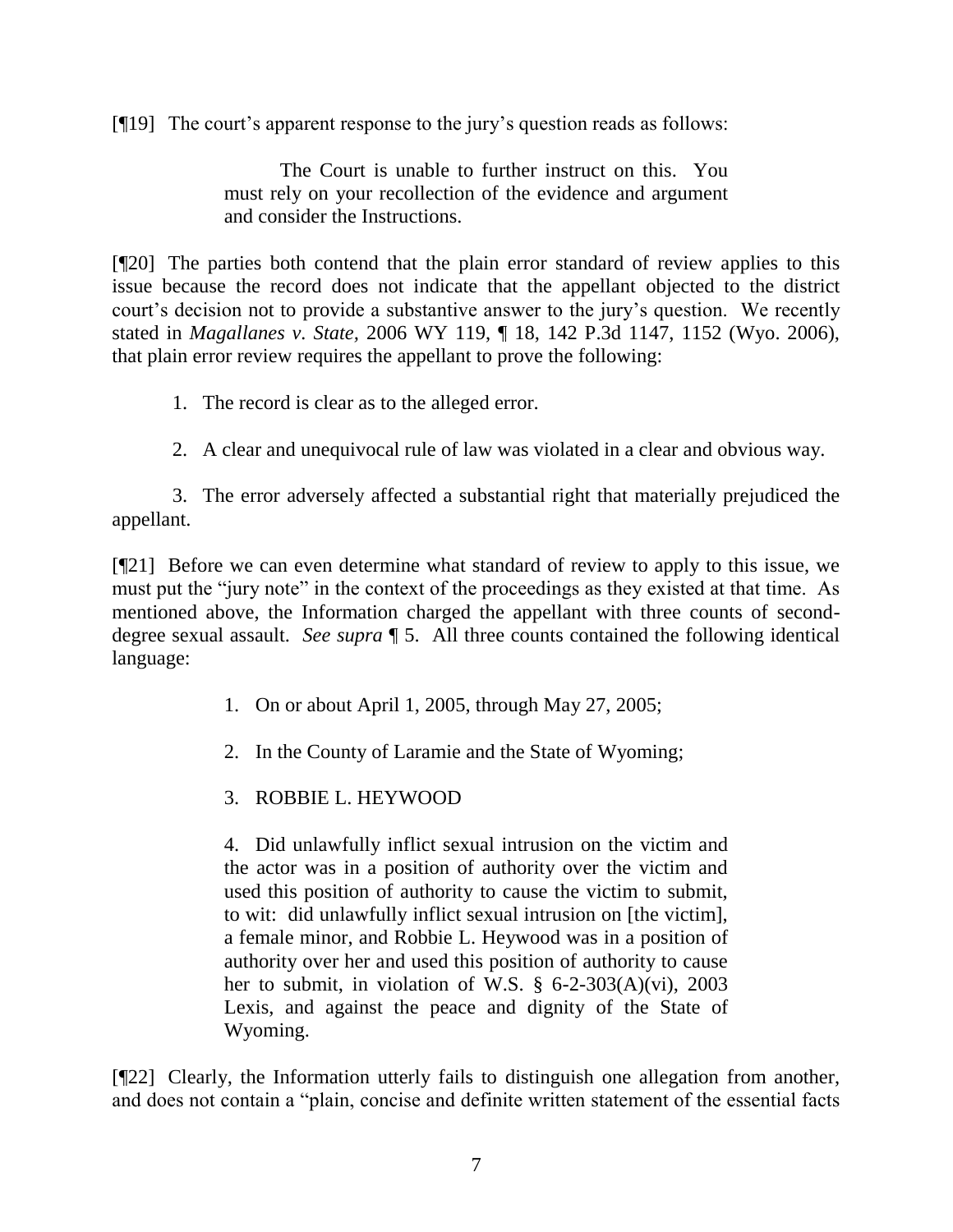constituting the offense charged[,]" as required by W.R.Cr.P.  $3(b)(2)$ . In innumerable cases, we have examined allegedly deficient charging documents, primarily in the context of the question of whether a defendant was provided sufficient notice of the crime charged to enable him to defend himself. *See, e.g., Barker v. State*, 2006 WY 104, ¶ 29, 141 P.3d 106, 116 (Wyo. 2006); *Estrada-Sanchez v. State*, 2003 WY 45, ¶¶ 14-16, 66 P.3d 703, 709 (Wyo. 2003); *Baumgartner v. State*, 7 P.3d 912, 916 (Wyo. 2000). A second concern is whether the allegation is sufficiently specific so as to protect a defendant from double jeopardy. *See, e.g.*, *Taylor v. State*, 7 P.3d 15, 19 (Wyo. 2000); *Vernier v. State*, 909 P.2d 1344, 1350 (Wyo. 1996); *Apodaca v. State*, 627 P.2d 1023, 1026 (Wyo. 1981). Third, factual specificity allows the judge, upon conviction, to sentence "according to the right of the case." *Gonzales v. State*, 551 P.2d 929, 932 (Wyo. 1976).<sup>4</sup> None of these issues were raised below or in this appeal, however, and so they have been waived. *Id*. We mention them primarily as background for analysis of the jury question.

[¶23] Not only were these issues not raised below, but the appellant also waived his right to a preliminary examination in circuit court, therefore missing that opportunity to make the allegations more certain. Likewise, the appellant did not seek a bill of particulars for the purpose of making the general allegations more specific. *See Hawkes v. State*, 626 P.2d 1041, 1043 (Wyo. 1981). The appellant's arraignment in district court was equally of no use in that regard, being limited as it was to the following brief colloquy:

THE COURT: Mr. Heywood.

[DEFENSE COUNSEL]: Morning, Your Honor. [Defense Counsel] for Mr. Heywood. He appears here for arraignment. He would be pleading not guilty. We would waive reading of the information.

THE COURT: Good morning, Mr. Heywood. Appears you're here on an information charging you with three counts of sexual assault. Has this information been served on you?

THE DEFENDANT: Yes, sir.

THE COURT: You're fully aware what the charges against you are?

<sup>4</sup> For general discussions of the need for factual specificity in charging documents, *see* 2 Charles E. Torcia, *Wharton's Criminal Procedure* §§ 237-38, 265 (13th ed. 1990); Wayne R. LaFave, Jerold H. Israel, & Nancy J. King, *Criminal Procedure* §§ 19.2(b), 19.2(c), 19.2(d), 19.3(b) (2d ed. 1999).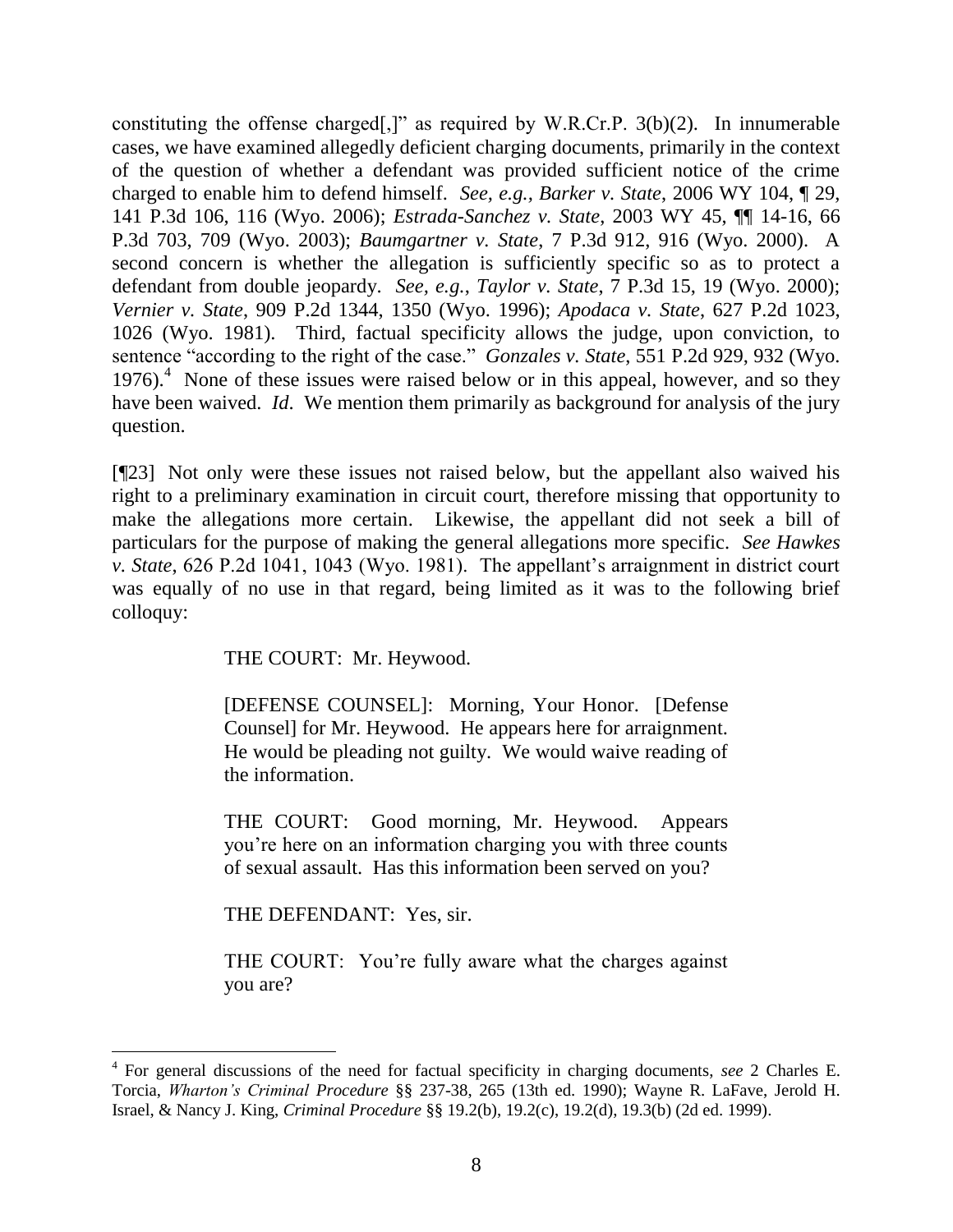THE DEFENDANT: Yes, sir.

THE COURT: How do you plead to those charges?

THE DEFENDANT: Not guilty.

THE COURT: A plea of not guilty is herein entered, trial set for Monday, August 8th.

. . . .

[¶24] The next step in these proceedings at which the particular factual basis for each count could have been identified would have been the instruction conference. That conference was not reported, so there is no transcript thereof in the record, but the record does reflect that defense counsel did not object to any of the ten numbered instructions that were read to the jury. Instruction No. 3 was the elements instruction, and it read in pertinent part as follows:

> The essential elements of the crime of second degree sexual assault as charged in Count I of the Information, are:

- 1. On or about April 1, 2005, through May 27, 2005,
- 2. In Laramie County, Wyoming,
- 3. The Defendant, Robbie L. Heywood,
- 4. Inflicted sexual intrusion on [the victim], and
- 5. The Defendant was in a position of authority over the victim, and
- 6. The Defendant used that position of authority to cause the victim to submit to that sexual intrusion.

This identical language was used for counts II and III. The verdict form, to which there likewise was no objection from defense counsel, read as follows:

> We, the jury, duly empaneled and sworn to try the above-entitled cause do find as follows: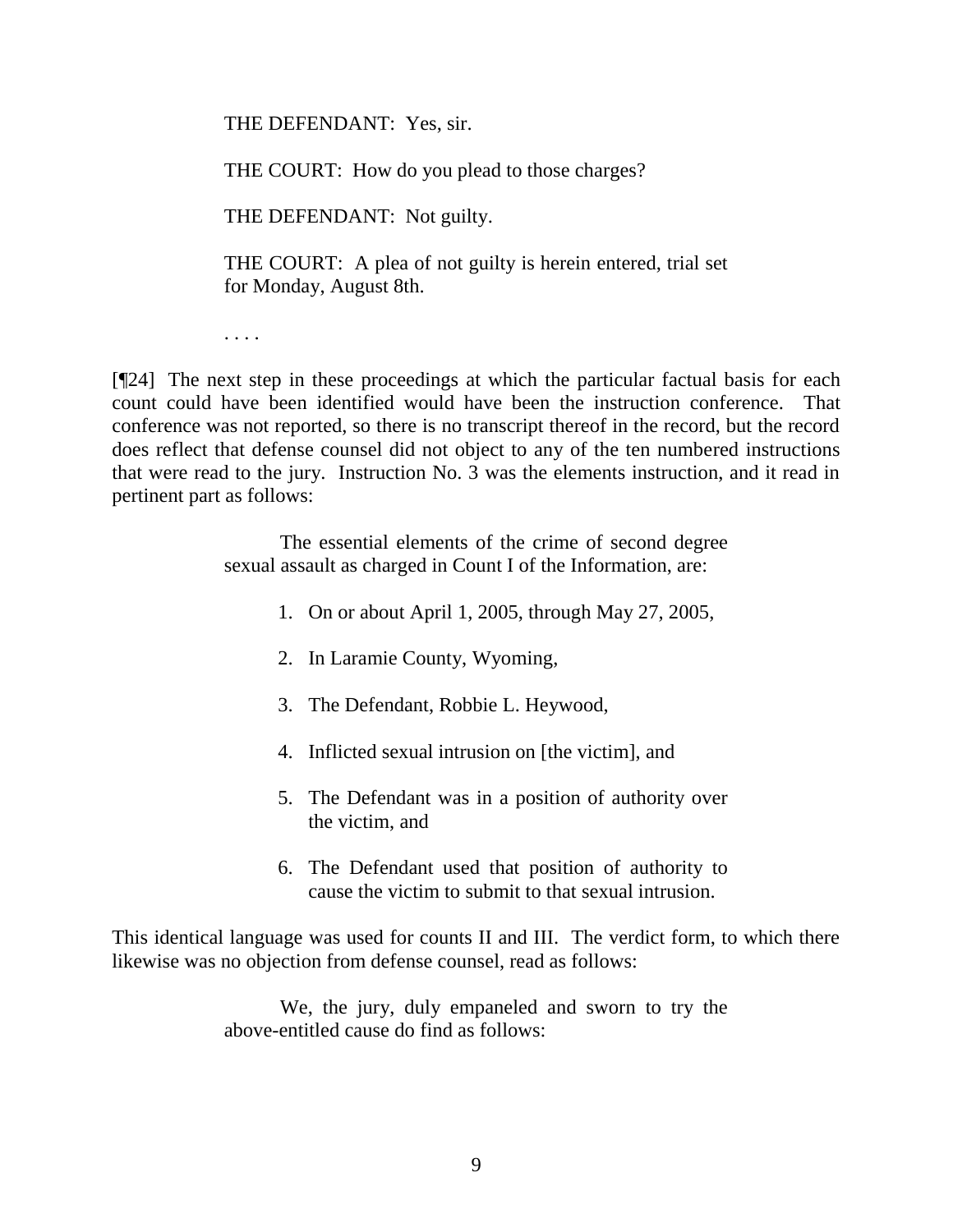1. As to the charge of second degree sexual assault as charged in Count I of the Information, we find the defendant, ROBBIE L. HEYWOOD,

\_\_\_\_\_ Guilty \_\_\_\_\_ Not Guilty

2. As to the charge of second degree sexual assault as charged in Count II of the Information, we find the defendant, ROBBIE L. HEYWOOD,

\_\_\_\_\_ Guilty \_\_\_\_\_ Not Guilty

3. As to the charge of second degree sexual assault as charged in Count III of the Information, we find the defendant, ROBBIE L. HEYWOOD,

\_\_\_\_\_ Guilty \_\_\_\_\_ Not Guilty

[¶25] This is the procedural context in which the jury, apparently, and not surprisingly, sent a note to the judge asking, in effect, what crime it was to deliberate upon under each of the three counts. Although much of the testimony and argument had focused upon the three incidents that the appellant had described to the investigating officer, and to which both the appellant and that officer had testified, at no time was the jury ever specifically told that those were the three crimes at issue, or that the first count involved the shed incident, the second count involved the "sex toy" incidents, and the third count involved the splinter incident, if that was, indeed the intent of the Information, the instruction, and the verdict form.

[¶26] It is possible, perhaps probable, that the parties knew what particular incidents formed the bases for these allegations. But that is not sufficient. The jury must be adequately instructed to allow it to apply the law to the facts. To determine whether that happened, we review jury instructions under the following standard:

> Jury instructions should inform the jurors concerning the applicable law so that they can apply that law to their findings with respect to the material facts, instructions should be written with the particular facts and legal theories of each case in mind and often differ from case to case since any one of several instructional options may be legally correct, a failure to give an instruction on an essential element of a criminal offense is fundamental error, as is a confusing or misleading instruction, and *the test of whether a jury has been properly instructed on the necessary elements of a*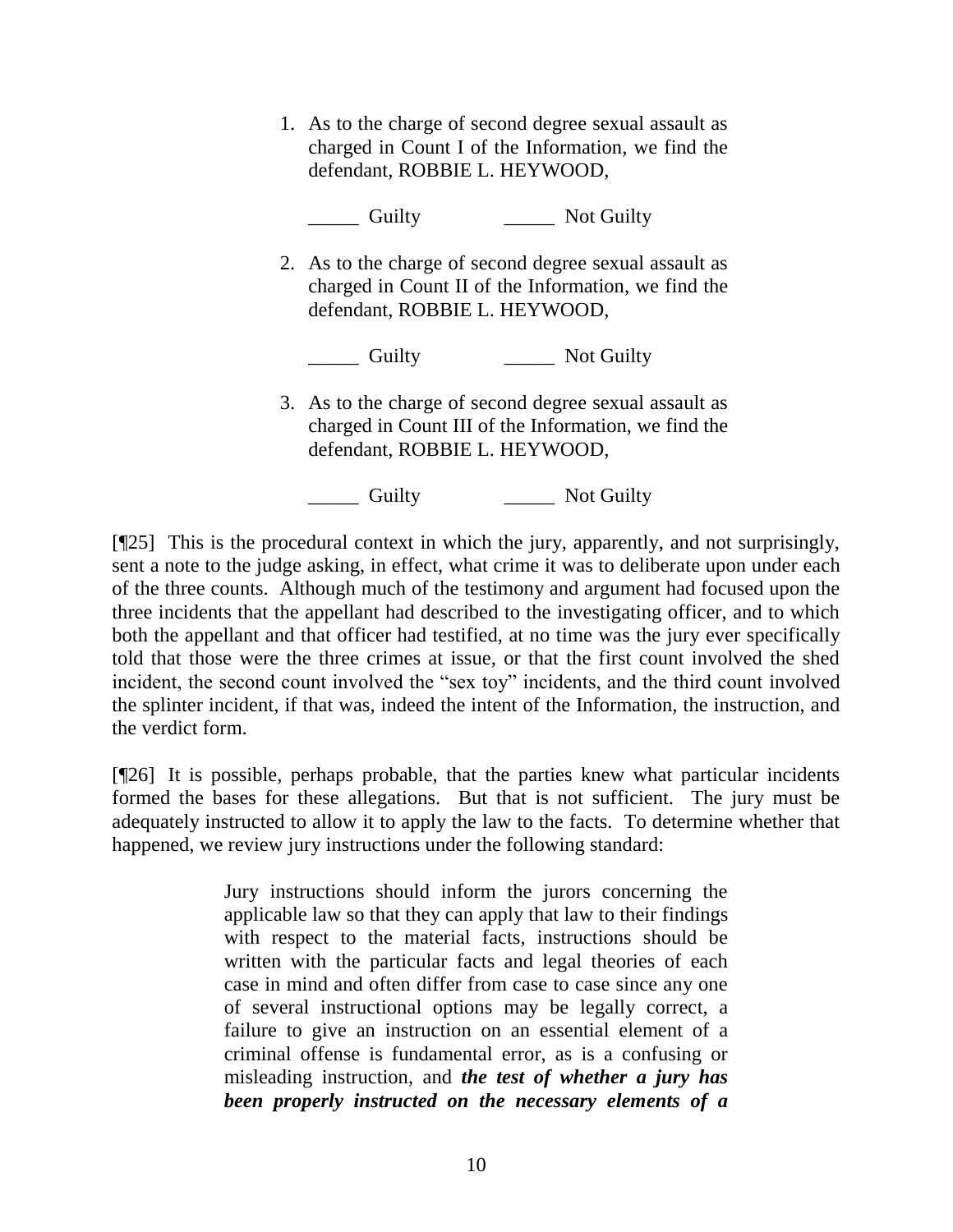## *crime is whether the instructions leave no doubt as to the circumstances under which the crime can be found to have been committed.*

*Leyva v. State*, 2005 WY 22, ¶ 8, 106 P.3d 873, 876 (Wyo. 2005) (quoting *Mueller v. State*, 2001 WY 134, ¶ 9, 36 P.3d 1151, 1155 (Wyo. 2001) (emphasis added); s*ee also Gabbert v. State*, 2006 WY 108, ¶ 11, 141 P.3d 690, 695 (Wyo. 2006); *Lopez v. State*, 2006 WY 97, ¶ 14, 139 P.3d 445, 452 (Wyo. 2006); *Burkhardt v. State*, 2005 WY 96, ¶ 12, 117 P.3d 1219, 1223 (Wyo. 2005). Further:

> The trial court's ruling on an instruction must be prejudicial to constitute reversible error. Since the function of jury instructions is to give guidance regarding the applicable law, prejudice results when the instructions confused or misled the jury with respect to the proper principles of law.

*McGuire v. Solis*, 2005 WY 129, ¶ 23, 120 P.3d 1020, 1026 (Wyo. 2005).

[¶27] This jury question, if that is what it was, facially reflects the jury's confusion. Instruction No. 3 informed the jury that "[e]ach count is a separate charge, and the proof as to each must stand on its own, so you must separately consider and determine what the evidence shows as to each count." It is easy to surmise that, as the jury began its deliberations, it had no idea what the allegation in count I (or count II or count III) was, and therefore asked the judge for guidance. The judge's answer—"I can't tell you"—was inadequate. 5 Wyo. Stat. Ann. §§ 1-11-209 and 7-11-204 (LexisNexis 2007) clearly permit the judge further to instruct the jury after deliberations have begun when a question arises as to the evidence or the law, and in numerous cases over the years we have addressed the exercise of that discretion. *See, e.g., Carlson v. Carlson*, 888 P.2d 210, 214-15 (Wyo. 1995); *In re CH*, 783 P.2d 155, 158 (Wyo. 1989); *Johnston v. State*, 747 P.2d 1132, 1133-35 (Wyo. 1987); *Hoskins v. State*, 552 P.2d 342, 349 (Wyo. 1976).

[¶28] Beyond the power to answer such questions is the duty to answer such questions:

A number of courts have held that if the original instructions are incomplete or if the jury, or any of the individual jurors, express confusion or lack of understanding of a significant element of applicable law, it is the court's duty to give additional instructions. The refusal of a jury's request for an instruction may constitute reversible error.

<sup>&</sup>lt;sup>5</sup> Once again, this discussion is based upon an assumption founded upon documents located in the record. The transcript is barren in regard to the assumed question from the jury and answer from the judge.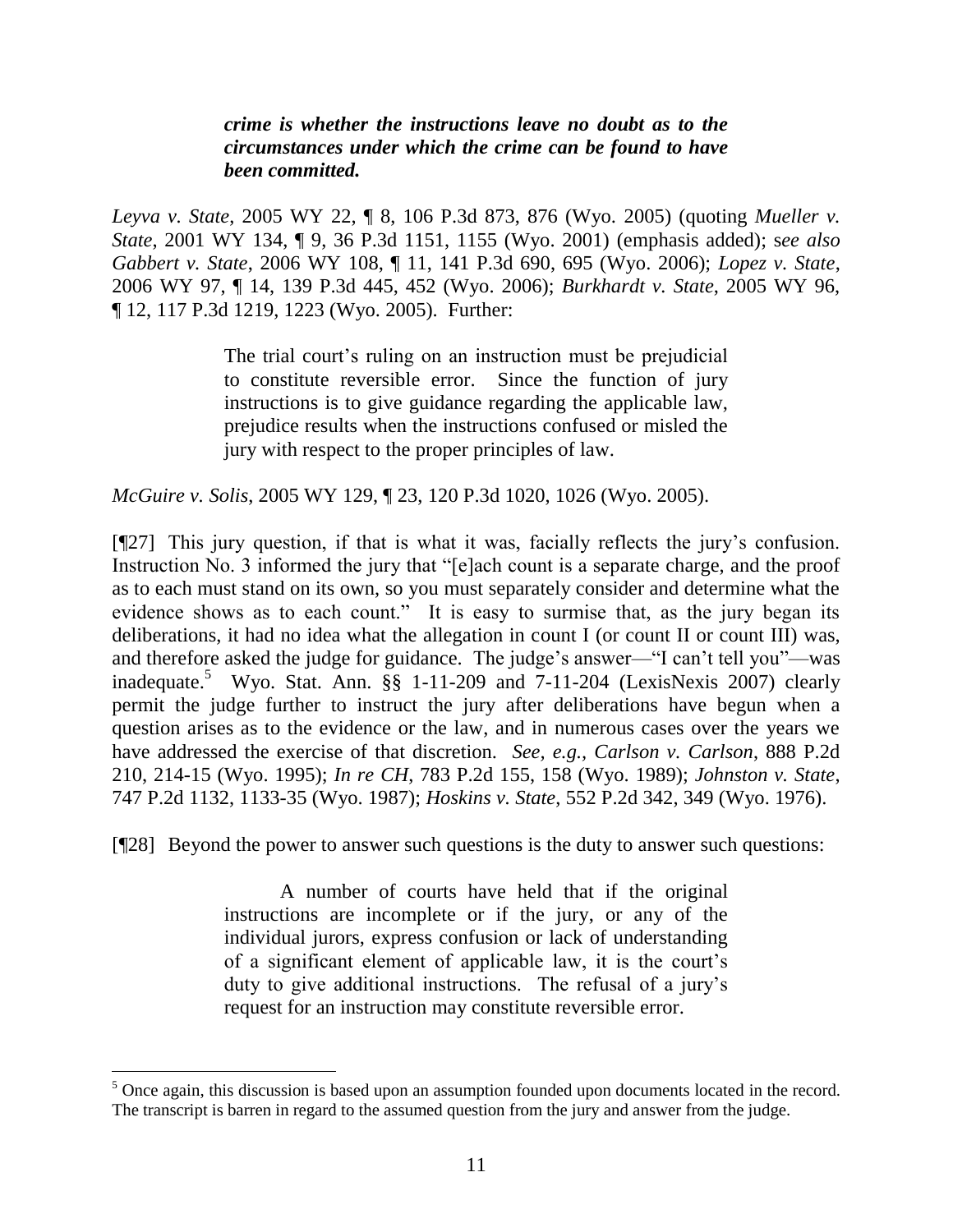75A Am. Jur. 2d *Trial* § 944 (2007).

[¶29] The foregoing principles of law can be summarized for present purposes as follows: (1) instructions that leave doubt as to the circumstances under which the crime was committed are insufficient; (2) instructions that confuse or mislead the jury are insufficient; (3) jury questions revealing confusion or a lack of understanding should be answered. Comparison of a few cases will show how these principles have been applied in jury question cases. In *Rissler & McMurry v. Snodgrass*, 854 P.2d 69, 70-71 (Wyo. 1993), we found plain error where the district court failed to follow statutory mandates in answering a jury question, even though the out-of-court procedure it followed was approved by counsel. To the contrary, we affirmed in *Beck v. Townsend*, 2005 WY 84,  $\P$ [ 14-16, 116 P.3d 465, 472-73 (Wyo. 2005), even though the district court did not follow statutory procedures, on the ground that there was no prejudice because the answer given to the jury's question was the only answer that could be given, and left no confusion. In *Natural Gas Processing Co. v. Hull*, 886 P.2d 1181, 1187-88 (Wyo. 1994), we opined that *Rissler* had not "obviat[ed] the need for the harmless error doctrine," and described the type of error that we considered to be reversible error in the jury question scenario:

> We have searched this record and find no error that, to leave uncorrected, "would cause a miscarriage of justice or result in damage to the integrity, reputation, and fairness of the judicial process.‖ [*Abdullah v. Gunter*, 242 Neb. 854, 497 N.W.2d 12, 15 (1993)]; neither are we convinced that the claimed error "possessed a clear capacity to bring about an unjust result.‖ *Gluckauf v. Pine Lake Beach Club, Inc.*, 78 N.J.Super. 8, 187 A.2d 357, 366 (1963).

*Id*. at 1188.

[¶30] In light of all we have said above, we conclude that the district court committed prejudicial error in failing to provide a substantive answer to the jury's question in this case, if the paper in the file was, indeed, a jury question. Even without that error, the instructions were inadequate. The fundamental problem is that, contrary to law, we are left in doubt as to the circumstances under which a crime was found to have been committed under any of the three counts. The jury clearly could have been confused as to what the charge was under each count, and the judge apparently did not clear up that confusion. The reason that the jury could have been confused, of course, is the fact that neither the Information, nor the elements instruction, nor the verdict form, was properly drafted. Beyond that, not only is the jury supposed to consider the evidence as it applies to each count, one by one, which was impossible to do in this case, but the judge is to sentence on each count, with the nature of the offense being part of the sentencing consideration. That was also impossible for him to do.